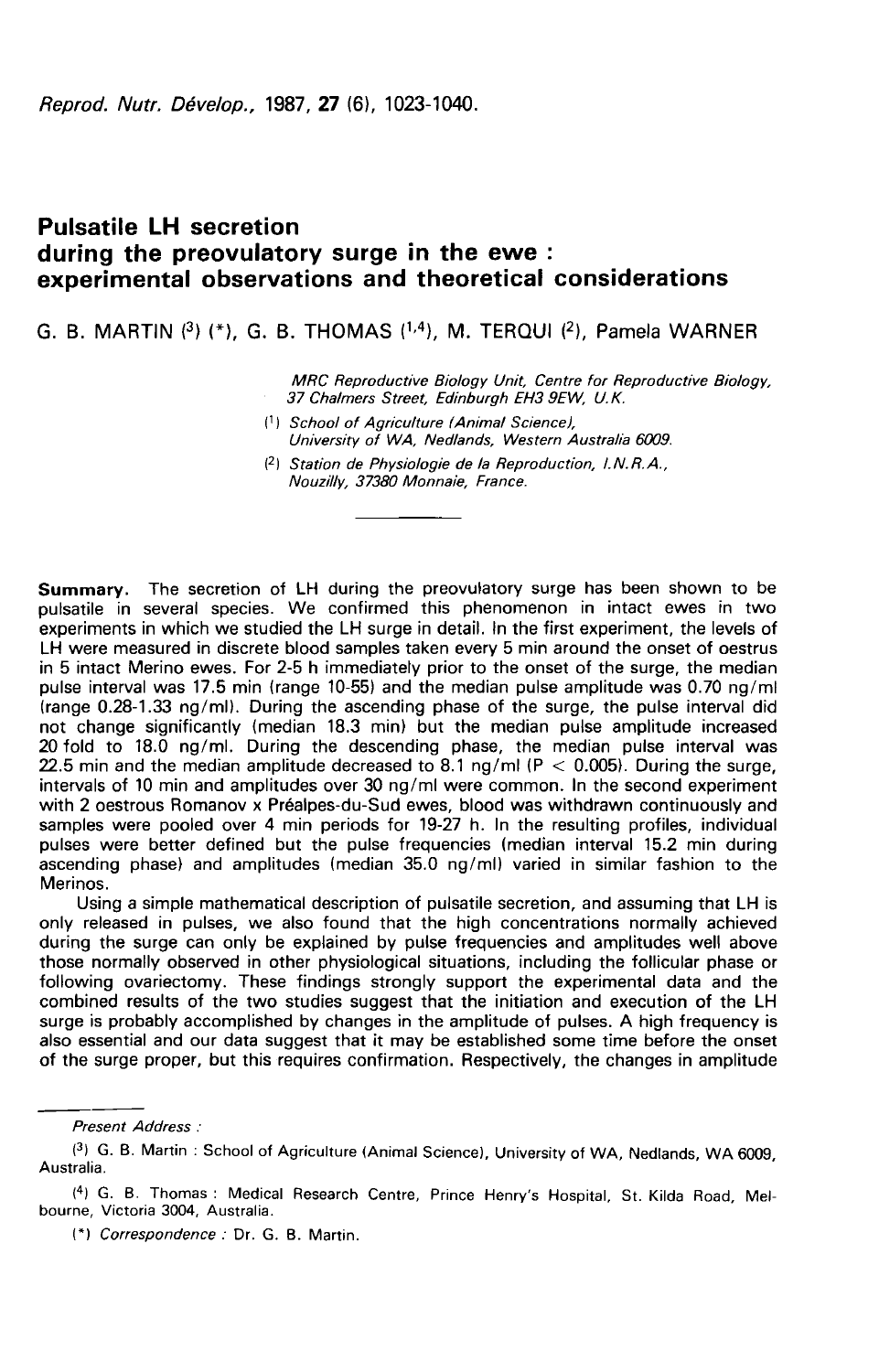and frequency reflect the pituitary and hypothalamic components of the positive feedback mechanism. The theoretical study suggested that a change in clearance rate could also contribute to the surge and this awaits further investigation.

## Introduction.

The entire ewe has long been considered to exhibit two modes of LH secretion : a tonic mode which continues throughout most of the oestrous cycle and controls follicular and luteal activity, and a surge mode which comes into play once each cycle at the onset of oestrus to induce ovulation and luteinization. Historically, the surge was described first because it lasted many hours and was large enough to be detected in peripheral plasma with the first immunoassays (Geschwind and Dewey, 1968 ; Pelletier et al., 1968 ; Niswender et al., 1968). Tonic secretion was at first thought to be low and continuous (e.g. Reeves et al., 1970 ; Scaramuzzi et al., 1970) but more frequent samples were taken in subsequent studies and it was found to be pulsatile (Scaramuzzi and Martensz, 1975). It is now known that the frequency and amplitude of the pulses vary according to the phase of the reproductive cycle and the state of the environment (Martin, 1984).

Detailed examination of the preovulatory LH profiles of women, cows rats and monkeys has revealed that the surge is also composed of pulses rather than a massive continuous release of hormone (Midgley and Jaffe, 1971 ; Rahe et al., 1980 ; Gallo, 1981 ; Marut et al., 1981 ; Walters and Schallenberger, 1984). The pulses are very frequent and of high amplitude compared to those secreted tonically, and it has been proposed that the changes in LH concentration that describe the surge can be entirely explained by changes in pulse frequency and amplitude (Gallo, 1981).

On occasions, frequent blood samples have been collected inadvertently near the onset of the surge in ewes, and from the resulting profiles it appears that the surge is also composed of pulses in this species (Baird, 1978 ; Poindron et al., 1980 ; Karsch et al., 1983). The frequency of LH pulses is determined entirely by the hypothalamus through its control over the frequency of the pulses of gonadotrophin-releasing hormone (GnRH), while pulse amplitude is potentially determined by both hypothalamic (the amplitude of the GnRH pulses) and pituitary factors (the responsiveness of the gonadotrophs to GnRH) (review : Martin, 1984). The observation that the LH surge is composed of pulses therefore raises fundamental questions concerning the respective contributions of the hypothala mus and the pituitary gland in the secretion of the surge.

In the present study, we have recorded the changes in pulse amplitude and frequency around the time of the endogenously-generated LH surge in oestrous ewes, and we have determined the theoretical combinations of pulse variables (amplitudes and frequencies) which would be required to reach the high concentrations of LH normally observed during the surge. Comparison of these findings with the experimental data have led us to conclude that the preovulatory surge is probably due to a profound increase in LH pulse amplitude superimposed on a background of high pulse frequency.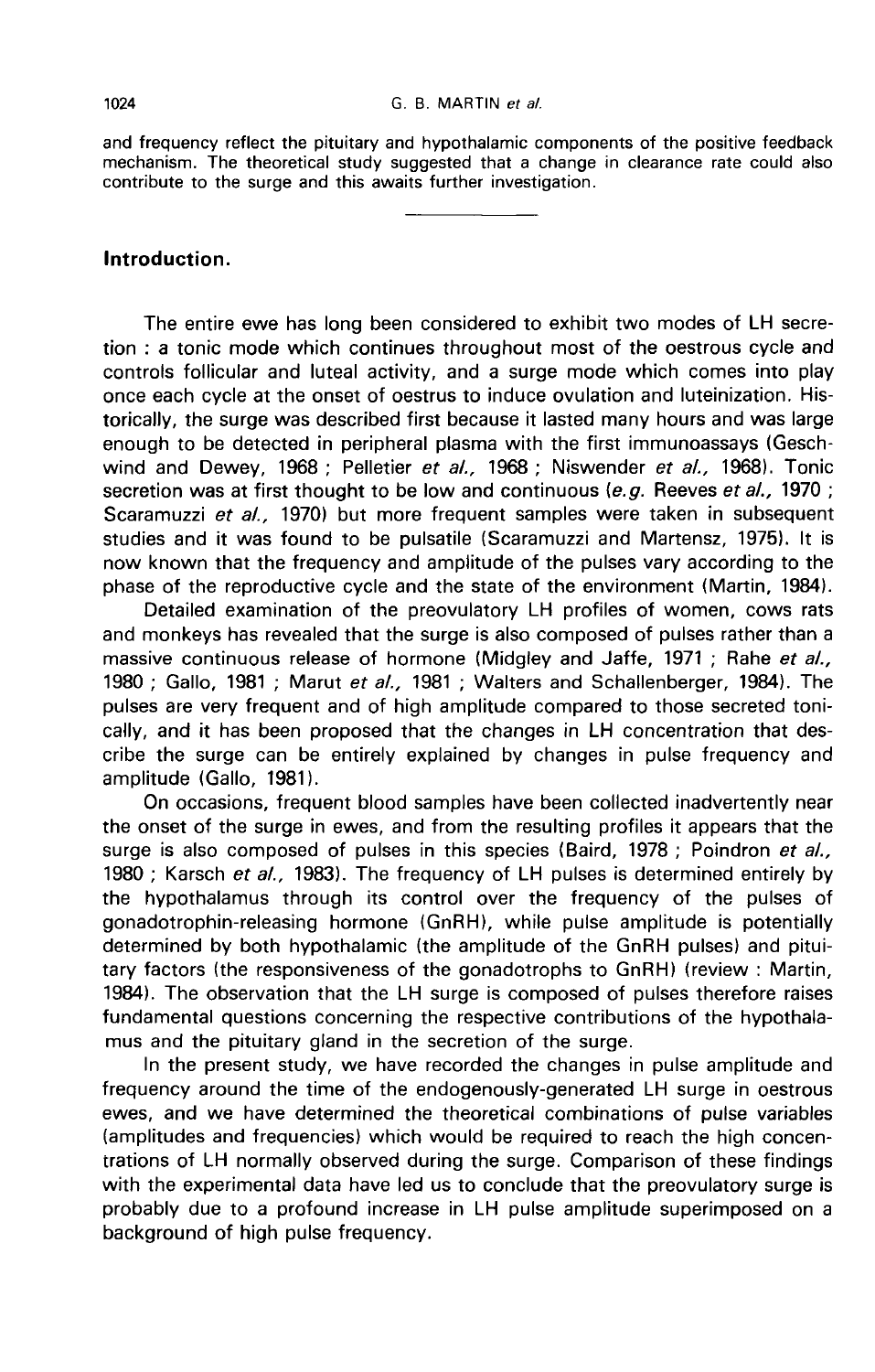## Material and Methods.

### a) Empirical studies

## Experiment 1

Animals.  $-$  To minimize the duration of sampling, we took advantage of the close synchrony that exists between the onsets of the LH surge and oestrus in the ewe (review : Martin, 1984). Twenty mature, entire Merino ewes were treated with intravaginal sponges containing 30 mg of fluogestone acetate (Chronogest 30, Intervet) and 13 days later they received indwelling jugular cannulae. The sponges were withdrawn the following day and the ewes were placed in a pen with two vasectomized rams wearing marking crayons. At 06:00 h, 36 h after sponge withdrawal, the ewes that had been detected in oestrus by the rams were removed and the remaining ewes were observed continuously for signs of oestrous behaviour. The next five ewes to show standing oestrus were also removed and blood (2 ml) was sampled from them every 5 min untill 17:00 h when samples had been collected from individual ewes for 6-10 h.

Radioimmunoassay of  $LH$ . - The double antibody assay has been described in detail by Martin et al. (1980). In brief : 10  $\mu$ l (surge) or 200  $\mu$ l (late follicular phase) aliquots of each sample were assayed in duplicate ; for reference and iodination we used the preparation CNRS-M3 (activity 1.8 i.u./mg NIH-LH-S1) kindly supplied by M. Jutisz (CNRS, Gif-sur-Yvette, France) ; the limit of detection of the standard curve was  $0.36$  ng/ml; six 200  $\mu$ I replicates of 3 pooled samples (concentrations :  $0.99 \pm 0.16$  ng/ml ;  $3.45 \pm 0.11$  ng/ml : and  $10.41 \pm 0.40$  ng/ml, mean  $\pm$  SEM) were used to estimate the coefficients of variation within (12.1  $\pm$  1.4 %; 5.1  $\pm$  0.5 %; 5.3  $\pm$  0.6 %) and between assays (13.6 %; 7.6%;5.1 %).

# Experiment 2

Animals and sampling.  $-2$  cyclic crossbred (Romanov x Préalpes-du-Sud) ewes were given an indwelling catheter in an external jugular vein about 3 days before the expected onset of oestrus. The animals were heparinized (10 000 i.u. every 2 h) and connected to a peristaltic pump. On the expected day of oestrus, blood was aspirated at a constant rate for 19-27 h and aliquots were pooled over 4 min periods with the aid of a fraction collector. Plasma was separated and frozen until assayed.

Radioimmunoassay of  $LH$ . - The double antibody assay was initially developed by Pelletier et al. (1968) but has recently been modified to improve sensitivity (Pelletier et al., 1982). Only small amounts of plasma were available so single aliquots of 50  $\mu$ l were assayed. The hormone preparation described for experiment 1 was also used in this assay, which contained all the samples from the experiment and had a limit of detection was 0.54 ng/ml. In contrast to the routine of the laboratory in which experiment 1 was carried out, the within-assay variation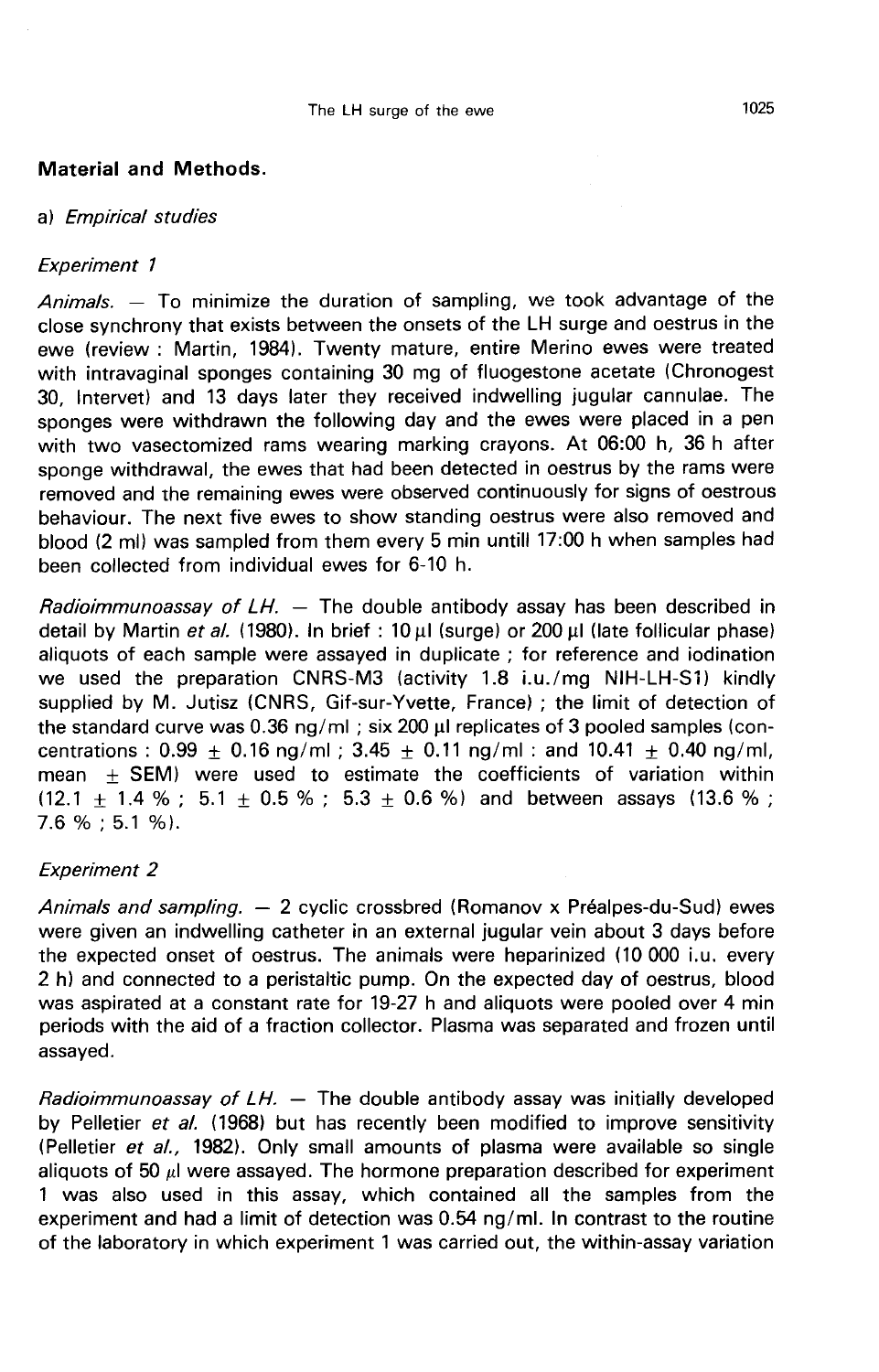was determined from the variation around each point on the standard curve (4 replicates). This does not take account of the effects of plasma but does allow the variation to be measured at all points on the curve, thus aiding in the detection of pulses at widely varying concentrations of hormone. The coefficient the variation to be measured at all points on the curve, thus aiding in the detection of pulses at widely varying concentrations of hormone. The coefficient of variation decreased from 45 % at 0.65 ng/ml (B/B $_0$  = 94 %) of variation decreased from 45 % at 0.65 ng/ml (B/B<sub>0</sub> = 94 %) to 4 % at 10 ng/ml (B/B<sub>0</sub> = 72 %), and then increased to 27 % at 80 ng/ml (B/B<sub>0</sub> = 50 %).

## b) Data analysis

A pulse was defined as any increase in LH concentration which exceeded the sum of the assay errors (coefficients of variation) for the lowest (nadir) and highest (peak) samples, and which was followed by a decline in concentration that also exceeded the sum of the assay errors. This is essentially the definition described in detail by Martin et al. (1983), except that the maximum time allowed between a significant increase and significant decrease was extended to 5 sampling intervals. Pulse interval was estimated from the number of samples between successive significant peaks and pulse amplitude was estimated by subtracting the nadir concentration (the lowest value between successive significant peaks) from the pulse height (absolute concentration at the pulse peak). The onset of the LH surge was arbitrarily defined as the time at which the pulse height increased above 10 ng/ml. The peak of the surge was the sample with the highest concentration of LH, so the ascending and descending phases were the periods either side of this point during which the level of LH was more than 10 ng/ml.

In many instances, the data were not normally distributed so medians and ranges are provided, and the frequency distributions of pulse intervals and amplitudes were compared, between sections of the hormone profiles, using Chisquared analysis. Elsewhere, means and standard errors are quoted. Because different assay methods were required for the follicular and surge sections of the profiles in experiment 1, statistical comparison of the phases for pulse amplitudes was not possible. Within phases, changes in amplitude from one pule to the next were tested by paired analysis of variance.

# c) Theoretical study

It is generally accepted that LH is secreted tonically as pulses. Indeed, there appears to be little non-pulsatile « leakage » and between pulses the net release from the head into jugular blood is negative (Rasmussen and Malven, 1982). From the peak of the pulse, the hormone level declines in an approximately log-linear fashion until the onset of the next pulse. In order to represent pulses in simple mathematical terms for the present study, we made the following assumptions : 11 LH is secreted into only one compartment (the plasma) and there is only one rate constant (the half-life) governing the clearance  $i.e.,$  only one site of clearance. Most LH is catabolized by the liver, but it is to be expected that some of the hormone would be absorbed and metabolized at other sites and some would diffuse into extravascular compartments (Rasmussen and Malven, 1982). Mclntosh and Mclntosh (1980) discuss this in some depth with respect to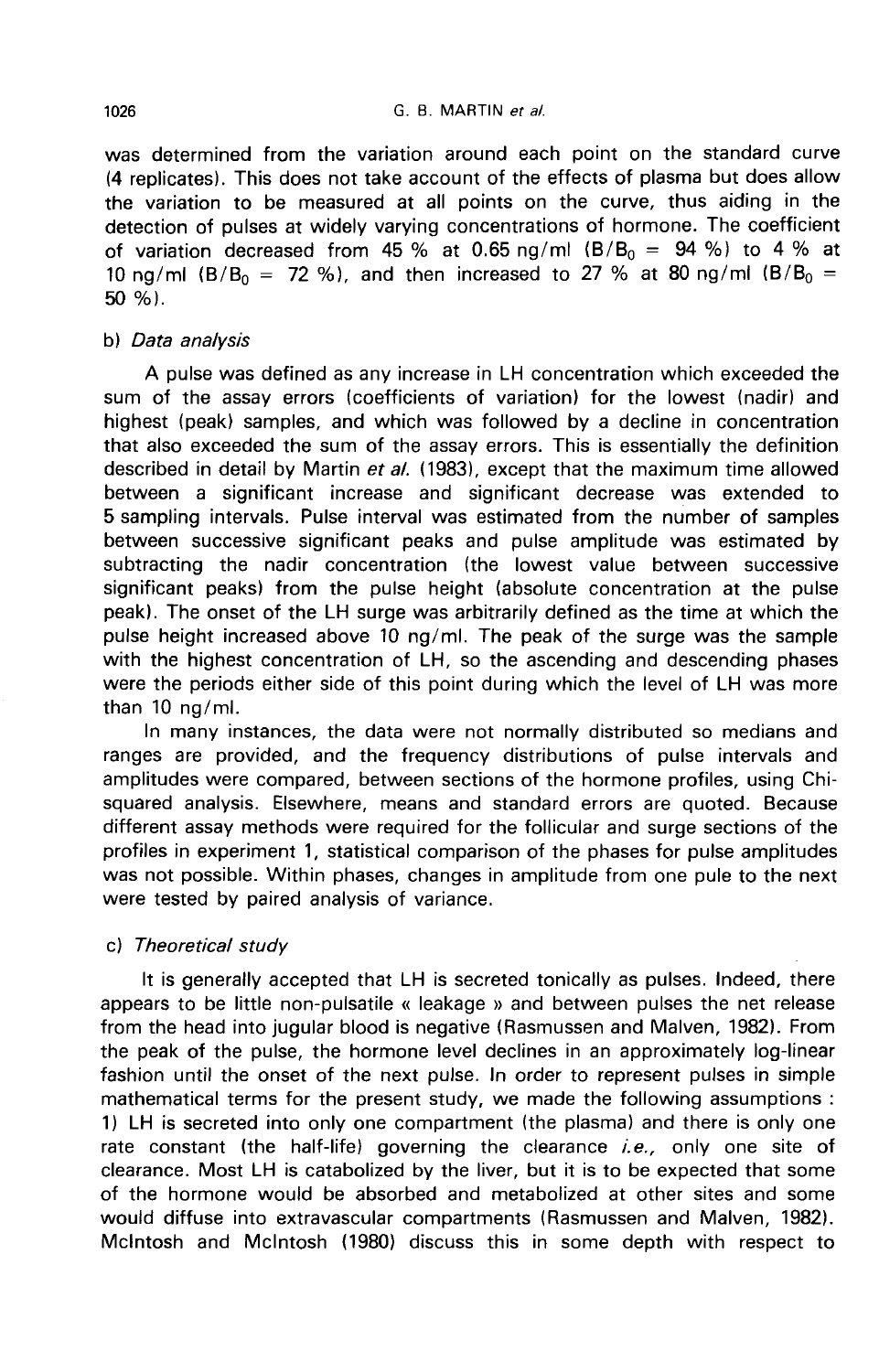pregnant mare's serum gonadotrophin, which has more than one rate constant for clearance in sheep.

2) The duration of secretion is very short compared to the duration of the pulse, the sampling interval and the half-life. Thus, it is assumed that maximum LH concentration is reached at  $t = 0$  min and the subsequent decline reflects clearance alone, rather than a summation of clearance and secretion. This is probably a fair approximation as LH is secreted for only 2-6 min at the onset of the pulse (Rasmussen and Malven, 1982). However, when the pulse interval becomes short, even 2 min may become a significant proportion of the duration of the pulse.

3) Mixing of the hormone is complete and takes a very short time relative to sampling and clearance.

Under these assumptions, most of which have been discussed by McIntosh and McIntosh (1980, pp. 115-119), each LH pulse consists of an instantaneous increase in concentration followed by a simple log-linear decline which continues until the onset of the next pulse. The theoretical heights of pulses and nadirs have been calculated using the mathematical model described in the Annex for the different values of the interval between pulses (I) and pulse amplitude (A). In brief, starting with a conveniently chosen concentration (S), the nadir (N) after the first pulse is given by

$$
N = \frac{(S + A)}{e^{bl}}
$$

where e is the natural exponent (2.718), the constant,  $b = \frac{\ln 2}{t}$  $\frac{1}{t_{1/2}}$ 

and  $t_{1/2}$  is the time needed to lose half of C (the half-life). As the number of pulses in a series increases, the nadir increases but stabilizes at an asymptotic (asymp) maximum (fig. 1), given by the formula



FIG. 1. - Theoretical profiles derived from manually adding and clearing successive pulses. In the first instance (starting at 0 ng/ml) the interval between pulses was made equal to the half life of 30 min. It can be seen that the nadirs reach a plateau at about 4 ng/ml and the peaks reach a plateau at about 8 ng/ml. The second case shows the effects of a combination of a decrease in pulse interval (to less the half life) and an increase in pulse amplitude.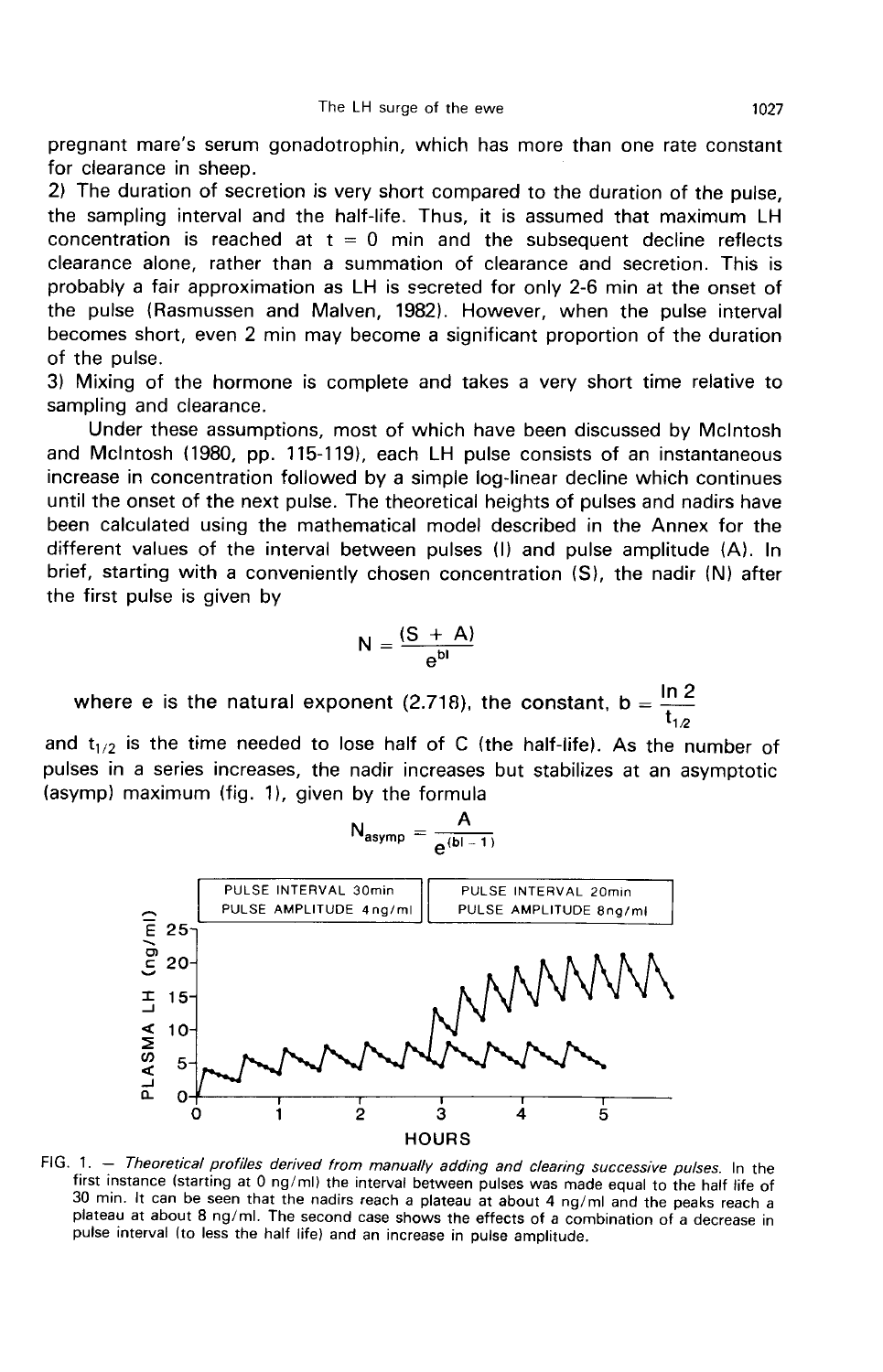The asymptotic value for pulse height can be obtained by adding A to  $N_{\text{asymp}}$ .<br>The existence of an asymptote is perhaps the most striking feature of this relationship, especially when the pulse frequency is reduced to less than one halflife (fig. 1). The concentration does not continue to build up indefinitely, as would be judged intuitively, because the half-life dictates a steeper disappearance curve at higher concentrations than at lower concentrations. For example, with  $t_{1/2}$  = 30 min the concentration must fall by 10 ng/ml in 30 min if the starting point is 20 ng/ml but only 1 ng/ml in 30 min if the starting point if 2 ng/ml. The nadir and pulse height therefore level off as they approach asymptotic values determined by a new equilibrium between the rates of clearance (half-life) and secretion (pulse interval and amplitude).

By substituting values into the equation, we were able to study the effects of changes in each of the variables on the final concentrations of LH that would be achieved, and these have been displayed as the series of lines in figure 2. For reference, amplitudes of 4 ng/ml are normally observed during tonic secretion in



FIG. 2. - Examples of the theoretical relationships between pulse amplitude (A), pulse interval (I), half life (t1/2) and the maximum concentration reached by the peaks of a series of pulses ( $H_{\text{max}}$ ). The solid lines demonstrate the effect of changing the pulse interval while keeping the half life constant at 30 min, and the two broken lines demonstrate the effects of changing the half life while keeping the interval constant.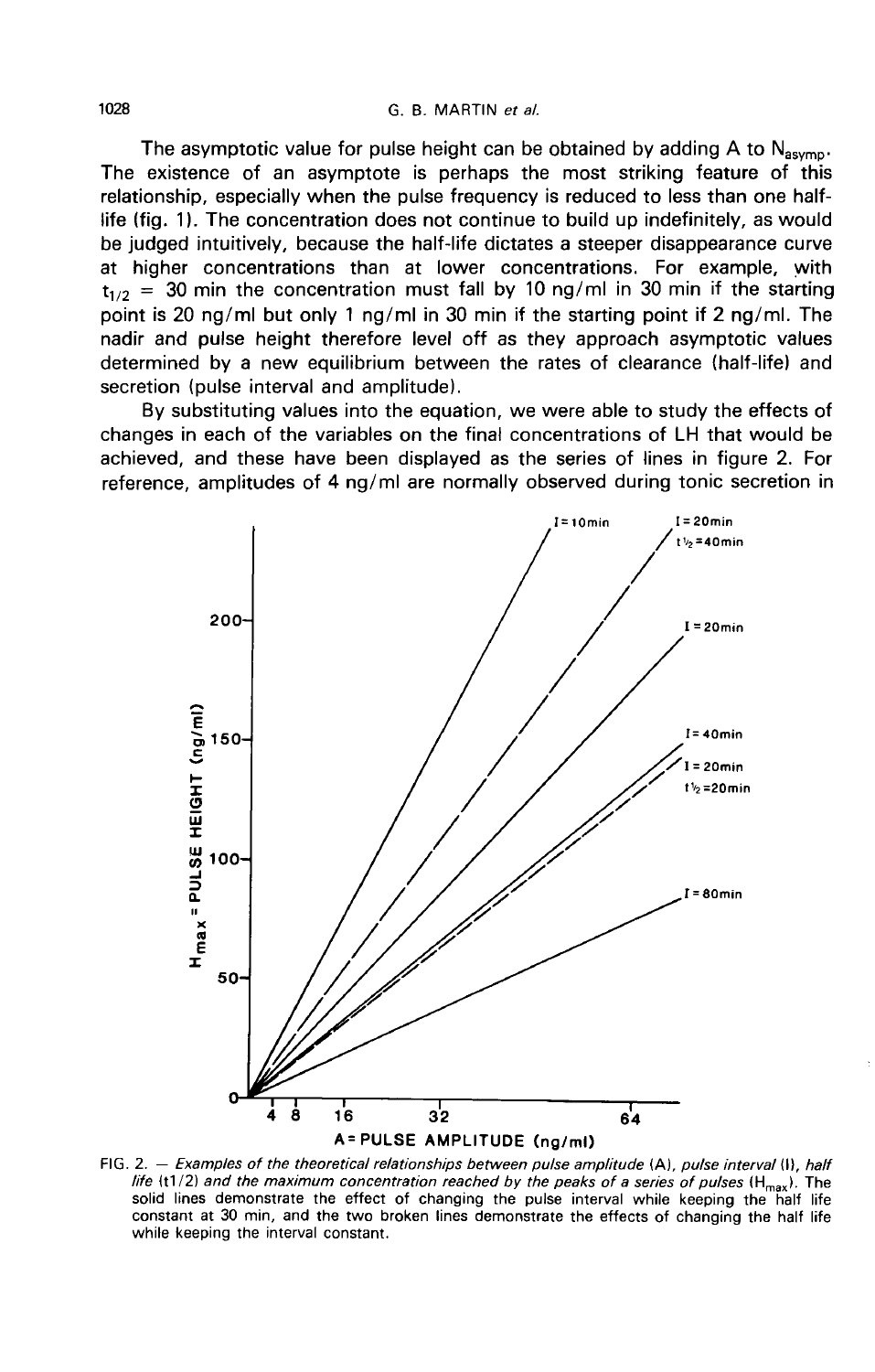seasonal anoestrus or the luteal phase of oestrous cycle of Merino ewes (Martin et al., 1980 ; Thomas et al., 1987) whereas 32 ng/ml is somewhat higher than that observed in ovariectomized Merino ewes (Martin et al., 1983). Intervals are typically over 80 min during the luteal phase or anoestrus, and 40 min during the follicular phase (Martin et al., 1980 ; Thomas et al., 1987), but may be as low as 20-30 min during the follicular phase in (Baird, 1978 ; Karsch et al., 1983) or after ovariectomy (Martin et al., 1983). A wide range of half-lives has been reported for LH in entire ewes, from 23 min (Geschwind and Dewey, 1968) to 43 min (Akbar et al., 1974). In anoestrous Merinos, the disappearance curves following endogenous tonic pulses indicate a half-life between these values (Martin, 1981) so values of 20 to 40 min were substituted into the equation.

### Results.

#### Experimental observations

The LH surges from the five Merino ewes are shown in figure 3. The sampling period coincided with the entire surge only in ewe 1, while the peaks and either the ascending or descending phases were observed in the other four ewes. The mean ( $\pm$  s.e.m.) peak height was 126  $\pm$  5 ng (n = 5, range 108-141 ng/ml) for the Merinos. It was clearly evident that the surge did not consist of smooth increases or decreases in the concentration of LH in any of the ewes, but was composed of pulsatile fluctuations.



FIG. 3. - The preovulatory surge of LH in 5 entire Merino ewes. Samples were collected at 5 min intervals, beginning at the first sign of oestrous behaviour. The points indicated by open circles (o) are the peaks of significant pulses as detected by the pulse definition described in the text.

In the Merinos, the last stages of the follicular phase were observed for 145- 310 min prior to the onset of the surge, giving a total of 12 h observation (table 11. For pulse intervals, there was no significant difference between the pre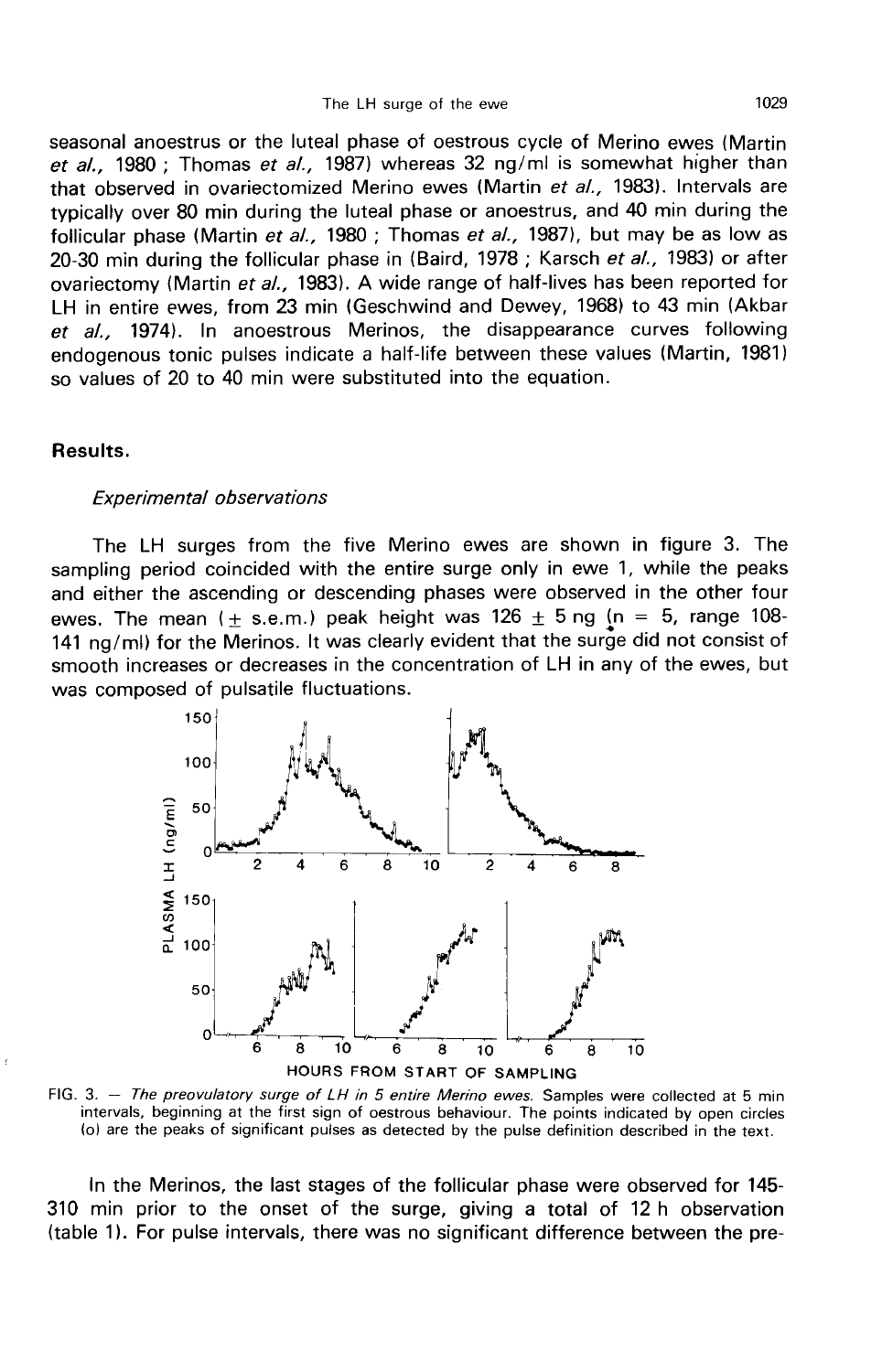surge period and the ascending phase of the surge, but during the descending phase they became significantly ( $P < 0.005$ , Chi-square) longer than during either of the previous phases. Of the intervals recorded,  $30\%$  were 10 min (i.e., 2 sampling periods) before the onset of the surge, 26 % during the ascent, but only 5 % during the descent. Similarly, 10 %, 12 % and 32 % of the longer intervals (more than 30 min) were observed prior to the surge, during the ascent, and during the descent respectively.

#### TARIF 1

LH pulse frequencies, intervals (min) and amplitudes (nq/ml) observed in the jugular plasma of entire Merino and Crossbred ewes around the peak of the preovulatory surge of LH.

|                                                                      | Pulses<br>observed       | Frequency<br>pulses/12 h | Pulse interval |                       | Pulse amplitude |                              |
|----------------------------------------------------------------------|--------------------------|--------------------------|----------------|-----------------------|-----------------|------------------------------|
|                                                                      |                          |                          | median         | range                 | median          | range                        |
| $-12h$ to 6 h before surge<br>Crossbred $(n = 2)$                    | 24/720 min               | 24.0                     | 22.8           | 8-60                  | 0.8             | $0.3 - 2.5$                  |
| $-6h$ to onset of surge<br>Merino $(n = 3)$<br>Crossbred $(n = 2)$   | 30/720 min<br>23/720 min | 30.0<br>23.0             | 17.5<br>17.6   | 10-55<br>$8 - 108$    | 0.7<br>0.8      | $0.3 - 1.3$<br>$0.2 - 4.2$   |
| Ascending phase of surge<br>Merino $(n = 5)$<br>Crossbred $(n = 2)$  | 38/825 min<br>29/484 min | 33.2<br>43.0             | 18.3<br>15.2   | $10 - 55$<br>$8 - 56$ | 18.0<br>35.0    | $4.0 - 69.0$<br>4.4-92.4     |
| Descending phase of surge<br>Merino $(n = 2)$<br>Crossbred $(n = 2)$ | 21/590 min<br>23/510 min | 25.6<br>32.1             | 22.5<br>15.2   | 10-70<br>8-56         | 8.1<br>15.2     | $3.0 - 32.0$<br>$0.8 - 94.5$ |
| After surge<br>Crossbred $(n = 1)$                                   | 18/308 min               | 42.1                     | 20.0           | 8-32                  | 0.8             | $0.3 - 1.5$                  |

The pre-surge period was characterized by pulses of very low amplitude and, although the use of different assay methods precluded rigorous statistical comparison, it was quite evident that the amplitudes increase at least 5-fold at the onset of the surge. The amplitudes were significantly ( $P < 0.005$ , Chi-squared) greater during the ascending phase of the surge than during the descending phase. Of the pulses recorded, 42 % had amplitudes greater than 20 ng/ml during the ascent, but only 23 % during the descent.

In figure 4, the frequency distributions of pulse intervals for the late follicular phase and the surge are compared for the Merinos. These distributions were very similar with similar median values. Figure 4 also illustrates the changes in pulse interval during the surge itself, in relation to the time the peak is attained. There was a large degree of variation in pulse interval, but it appeared to be shortest during the ascending phase, particularly around the time of the third and fourth pulses before the peak when the mean was  $12.5 + 2.2$  min. In contrast to the data for interval, there was a distinct pattern in the pulse amplitudes. The amplitude of the eighth pulse before the peak was already well outside the range of the late follicular phase, and there was another sharp increase in the next pulse  $(P < 0.05$ , paired test) followed by a gradual rise to a maximum of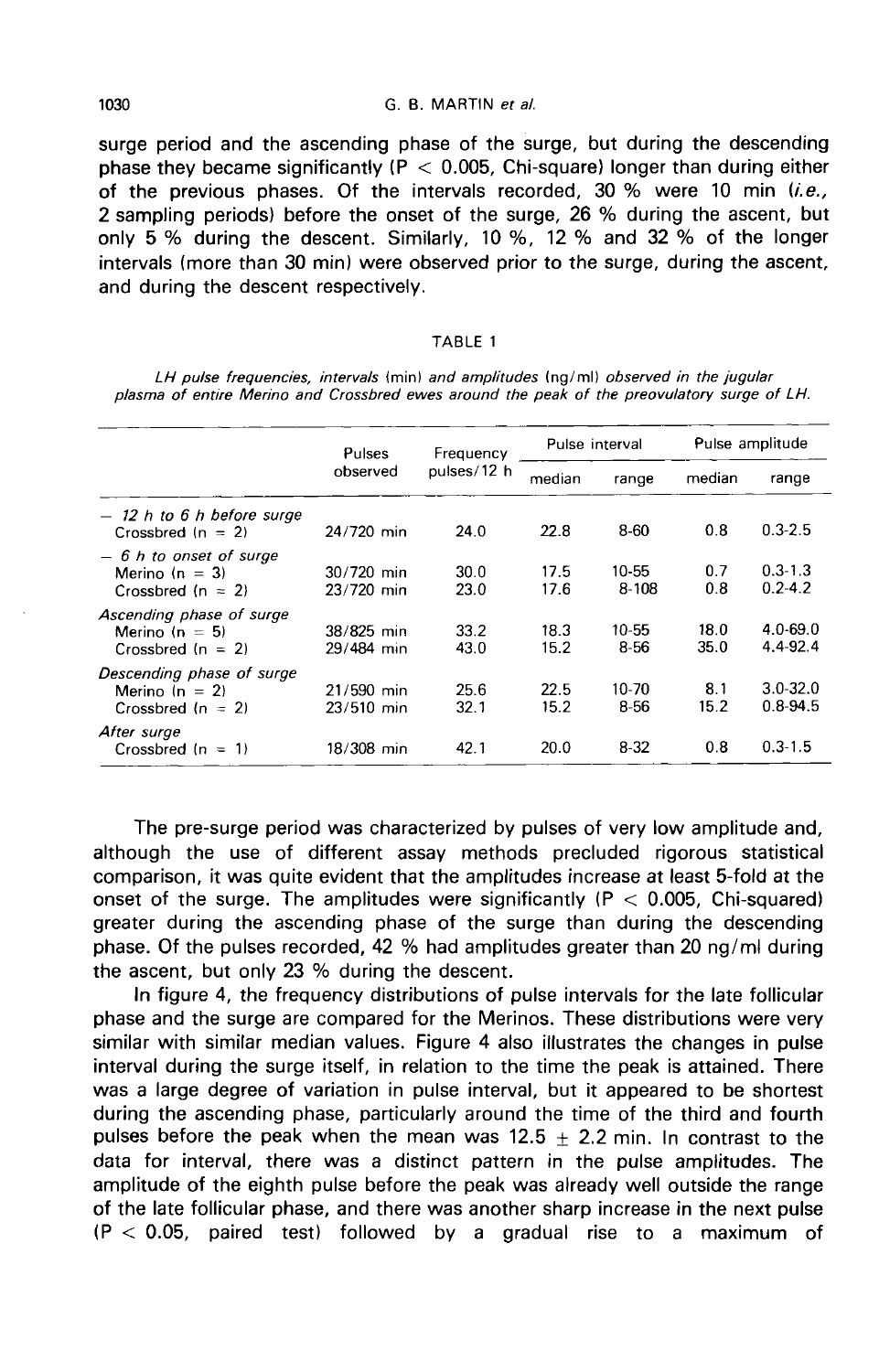



FIG. 4. - Left panels - The changes in pulse interval (top) and pulse amplitude (bottom) observed during the ascending and descending phases of the LH surge, plotted in relation to the pulse which provided the highest concentration recorded during the surge (« Leak pulse », or Pulse O) : Right panels - Frequency distributions of LH pulse intervals (top), before and during the surge, and pulse amplitudes (bottom) observed during the LH surge. The frequency distribution for amplitudes observed in the late follicular phase are not shown as all pulses fell in the first category (0-5 ng/ml) on the extreme left of the distribution. The bars indicate standard errors and the asterisk indicates  $P < 0.05$  (paired test) for the change in amplitude between the 8th and 7th pulses before the peak of the surge.

The sections of the profiles containing the surges of the crossbred ewes are shown in figure 5 and the data for the late follicular phase are in table 1. Again the pulsatile nature of LH secretion during the surge is evident. The peak concentrations were 135 ng/ml and 173 ng/ml and the pulse intervals and amplitudes varied between the phases in similar fashion to those of the Merinos (table 11. The most striking change was in pulse amplitude. The median value was less than 1 ng/ml before the onset of the surge and increased to 35.0 ng/ml during the ascending phase, which was characterized by a proportion of very high amplitude pulses e.g., 68 % were over 20 ng/ml and 32 % were over 60 ng/ml. During the descending phase, these proportions decreased to 39 % ( $P < 0.05$ , Chi-squared) and 9 % ( $P < 0.01$ ) respectively. In general, during the surge the intervals were shorter and the amplitudes higher in the crossbreds than in the Merinos, the latter despite the use of the same LH standard preparation in the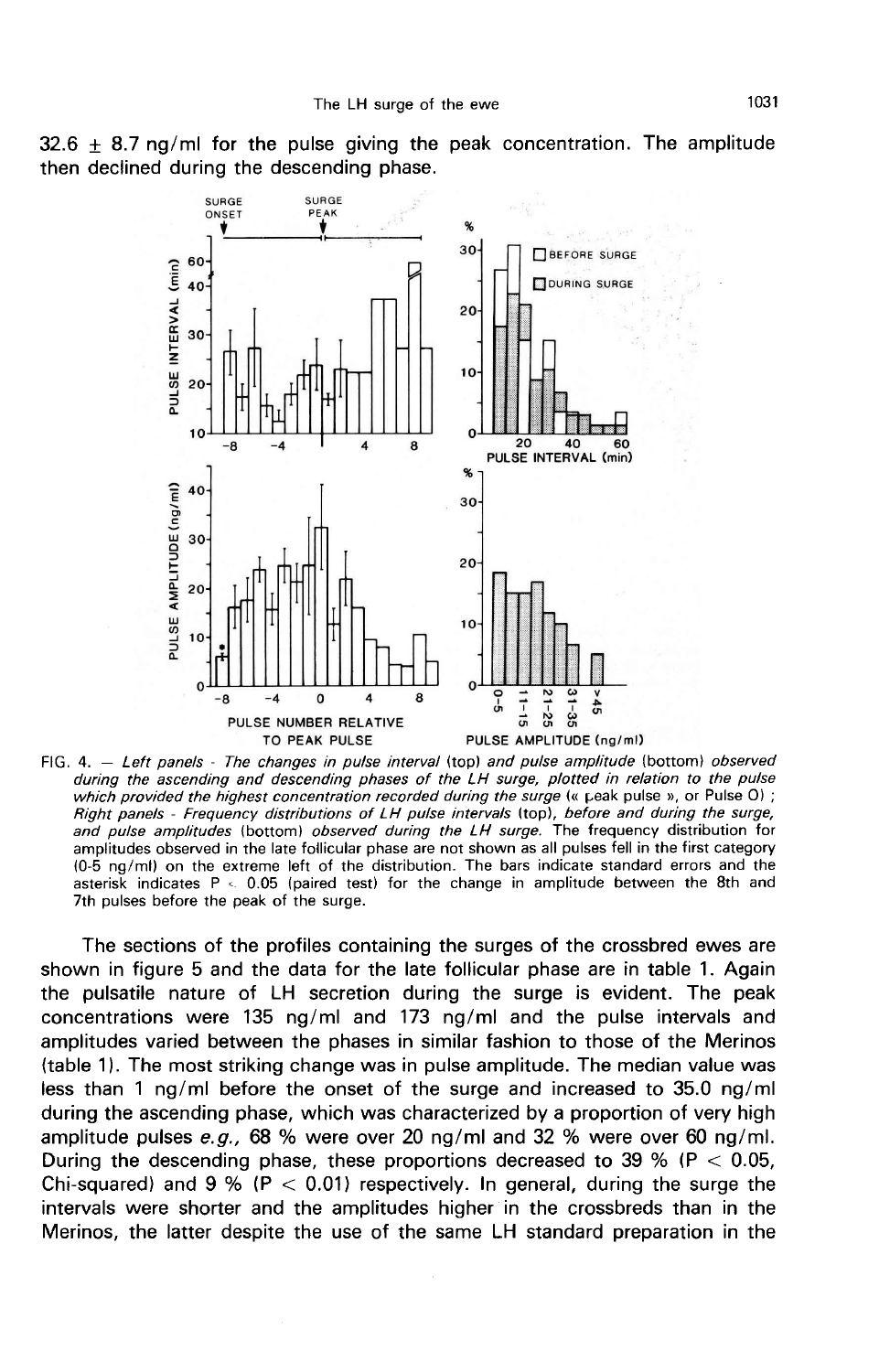assay. Overall, 15 % of the pulse intervals recorded were 2 sampling intervals long for the crossbreds and 19 % for the Merinos.



FIG. 5. - The LH surges of 2 entire Romanov x Préalpes-du-Sud ewes. Blood was sampled continuously and pooled over 4 min intervals, beginning at the first sign of oestrous behaviour. The points indicated by open circles (o) are the peaks of significant pulses as detected by the pulse definition described in the text.

#### Theoretical study

Figure 2 shows the theoretical effects of changing the hormone half-life and the frequency and amplitude of pulses on the maximum pulse height that can be achieved. With a half-life of 30 min, it can be seen that to reach concentrations normally observed during the LH surge (over 100 ng/ml), either pulse frequency or pulse amplitude must be increased to well above the normal range *i.e.*, above the values observed in other physiological states. Changes in the rate of clearance could have considerable impact on the ability of pulses to achieve high concentrations (fig. 2) even if it is limited to the range of values reported in the literature. However, even with the longest half-life (40 min), either amplitude or frequency must still be increased above the normal range if concentrations around 100 ng/ml are to be reached, and for higher concentrations both pulse variables must be changed. If the half-life was 20 min or less, both amplitude and frequency would have to be above normal.

### Discussion.

In this study we have confirmed the suggestions of earlier reports that LH is secreted in a pulsatile manner throughout the preovulatory surge in the ewe and we have expanded upon this by showing : 1) that the initiation, maintenance and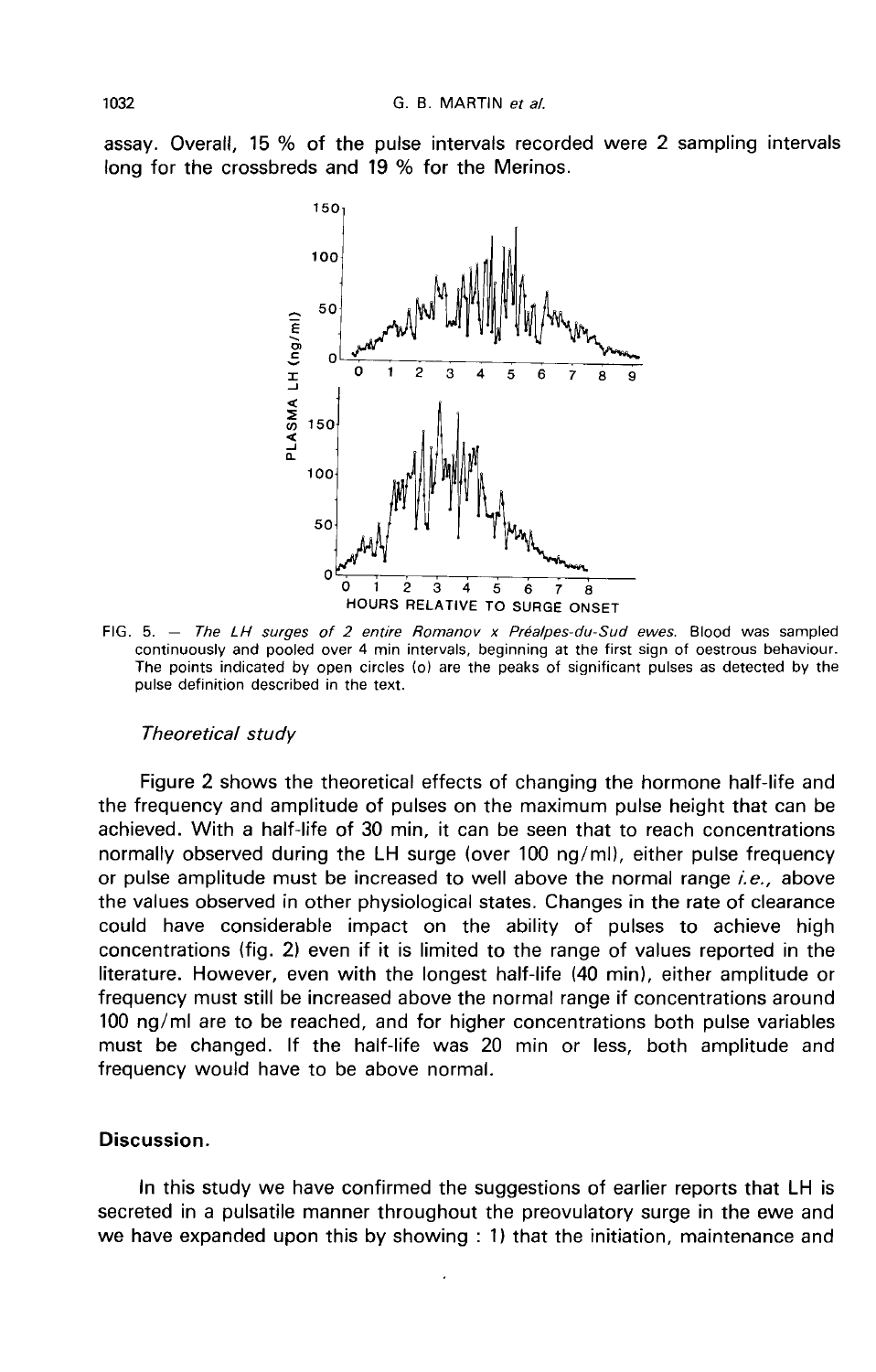termination of the surge could be explained by changes in pulse amplitude, provided the frequency is sufficiently high ; 2) that the amplitudes (and probably frequencies) required lie well above the range observed in other physiological situations ; 3) that if LH is secreted only as pulses, the surge cannot be initiated by simply reducing the pulse interval to less than the half-life of the hormone.

It could be argued that the empirical observations are drawn from only a few complete surges from a few animals. Indeed, experiments of this type are difficult to design, particularly with respect to prediction of the timing of the surge, and lead to a large number of samples spanning a very wide range of concentrations, which need to be included in a single assay run to aid pulse analysis. However, despite these problems and the differences between the experiments in assay and sampling protocol, all of the surges observed were strikingly similar, showing similar frequencies and amplitudes and the same phenomenon of a sudden increase in amplitude superimposed on a background of high frequency at the onset of the surge.

The sudden increase in LH pulse amplitude at the onset of the surge reflects an increase in the responsiveness of the anterior pituitary gland to GnRH rather than an increase in the amplitude of the GnRH pulses secreted into stalk blood (Clarke and Cummins, 1984). Pituitary responsiveness increases in a time- and dose-dependent manner in response to the high levels of plasma oestrogen just prior to the onset of the surge (Reeves et al., 1971 ; Jackson, 1975 : Coppings and Malven, 1976), an effect which is apparently mediated by an increase in the number of GnRH receptors (Schoenemann et  $al.$ , 1985). It may also increase through the mechanism of self-priming (Crighton and Foster, 1977), though on currently available evidence it is difficult to assess the contribution of this phenomenon to the initiation of the surge (Martin, 1984). The descent from the peak of the surge appears to be due primarily to a decline in amplitude and this effect is also mediated at the level of the pituitary gland. It has been shown that the anterior pituitary gland responds very weakly to exogenous GnRH following the surge (Foster and Crighton, 1976), possibly due to pituitary exhaustion or to the down-regulation of GnRH on the gonadotrophs (Clayton et al., 1980).

Whereas the amplitude changes associated with the surge have been clearly demonstrated in the present study, we need to rely upon comparisons with data from other experiments from our laboratories to implicate a role for changes in pulse frequency. We do so cautiously for several reasons : first, although the assays used in this and previous studies are comparable, the systems for blood sampling and pulse detection are not ; second, in the present study we were unable to demonstrate any major changes in frequency during the period around the onset of the surge ; and finally, the theoretical study suggests that if the frequency were held constant at the median values observed in the present experiments, the surge could be completely explained by changes in amplitude. However, it is evident from the profiles, especially on the steeper sections of the ascending and descending phases, that there were many small fluctuations in LH levels, often indicated by departures from the rapid increases and exponentialtype decreases in concentration normally associated with pulsatile secretion, which did not qualify as pulses under the definition used here. We suspect that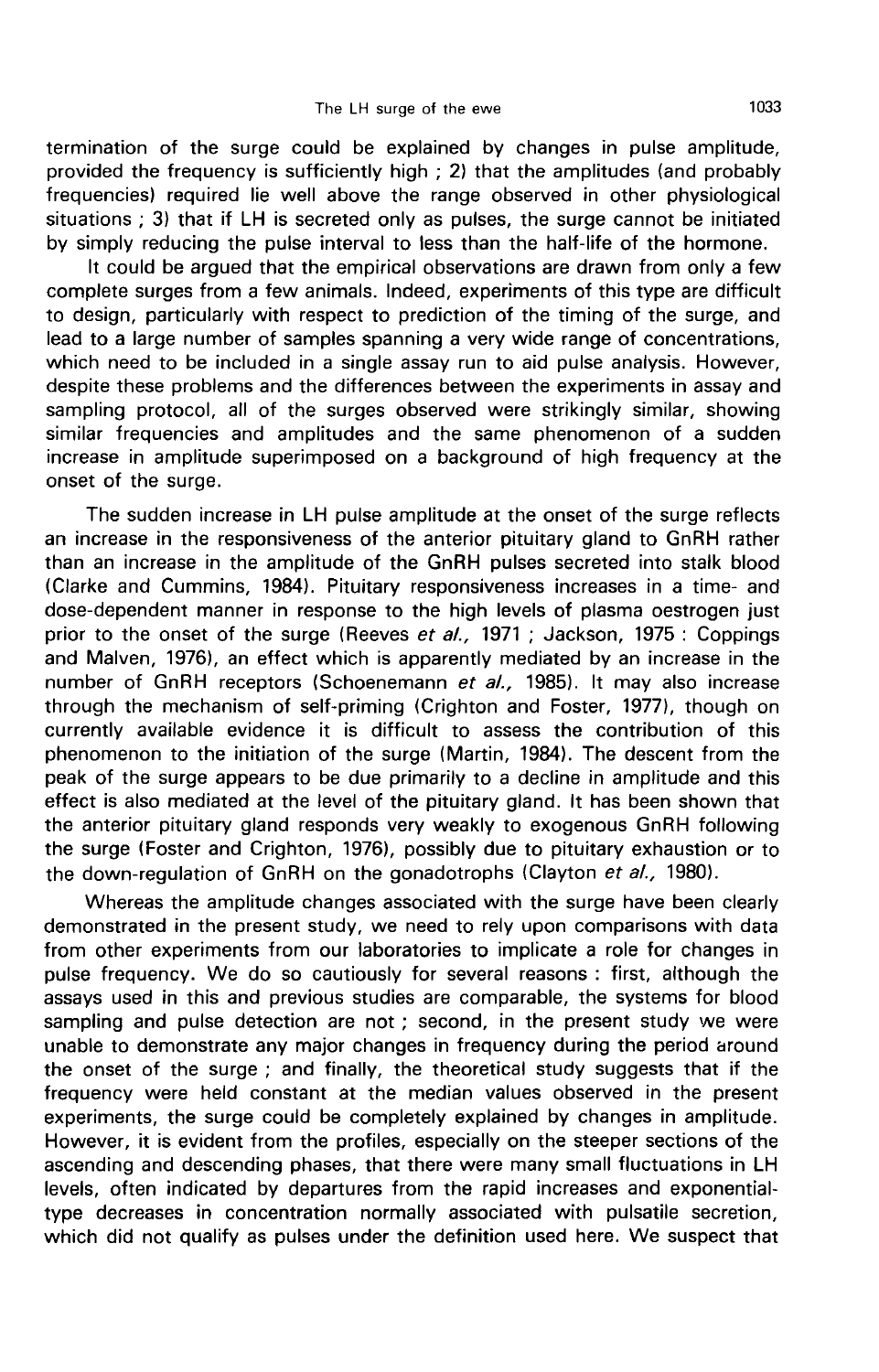these were in fact pulses and that because they were not detected the overall pulse frequency was underestimated. This is supported by the highly variable intervals observed within a given profile. Acceptance of frequencies which are higher than the measured values strengthens the theoretical argument that the surge could be expressed purely by changes in amplitude. However, this same problem of inadequate pulse detection weakens the empirical argument of a constant frequency throughout the surge, especially since the pulse interval tended to be shorter during the ascending phase.

Obviously, this matter cannot be definitively resolved with the present data, but we can still address one of the purposes of this study, namely to compare the amplitudes and frequencies in the surge with those normally secreted by ewes during other stages of the reproductive cycle. A significant proportion of the pulse intervals were only 2 sampling intervals long, *i.e.* in the order of 8-10 min, and most were less than 30 min. For pulse amplitude, values of 30-90 ng/ml were common, and a large number fell within the range 16-32 ng/ml. Thus, despite the difficulty of obtaining accurate measures of the frequencies and amplitudes, it appears that both are greater than those observed at any other stage of the reproductive cycle, and also greater than those observed in ovariectomized ewes where the generally inhibitory effects of the ovarian steriods have been removed.

A frequency above that seen in other reproductive states suggests that hypothalamic stimulation plays an active role in the positive feedback mechanism of the ewe. This is supported by other lines of evidence : first, knife cuts placed in the retrochiasmatic area obliterate or reduce the size of the LH surge (Thiery et al., 1978 ; Jackson et al., 1978 ; Pau et al., 1982) ; second, the surge induced in ovariectomized ewes by exogenous oestrogen is accompanied by an increase in the multiunit activity of the retrochiasmatic area associated with pulsatile LH release (Thiery and Pelletier, 1981) and by an increase in the frequency, but not the amplitude, of GnRH pulses secreted into hypophyseal stalk portal blood (Clarke and Cummins, 1985) ; third, treatment of ewes with barbiturate during the ascending phase of the surge will reduce the secretion of LH (Webb et al., 1981) ; and fourth, in ovariectomized ewes in which the hypothalamus and pituitary gland have been surgically disconnected and endogenous GnRH has been replaced by a regime of constant hourly injections of GnRH, the LH surge evoked by oestrogen is smaller than that seen in the entire ewe (Clarke and Cummins, 1984). Taken together, this evidence indicates that the LH surge of the ewe is at least partly dependent on the action of oestrogen on hypothalamic sites, although the data from the present study suggest that pulse frequency is close to a maximum before the onset of the surge per se, which begins when the gonadotrophs are sufficiently responsive to GnRH to be able to secrete high amplitude pulses.

During the descending phase of the surge there is some indication of a decline in pulse frequency. However, once the peak has been attained pulse amplitude falls very rapidly thereby reducing the efficiency with which the pulses are detected, so the pulse frequency is probably underestimated to a greater degree during the descending phase than during the other phases. We therefore propose that the decline in LH levels is due mainly to pituitary effects. This is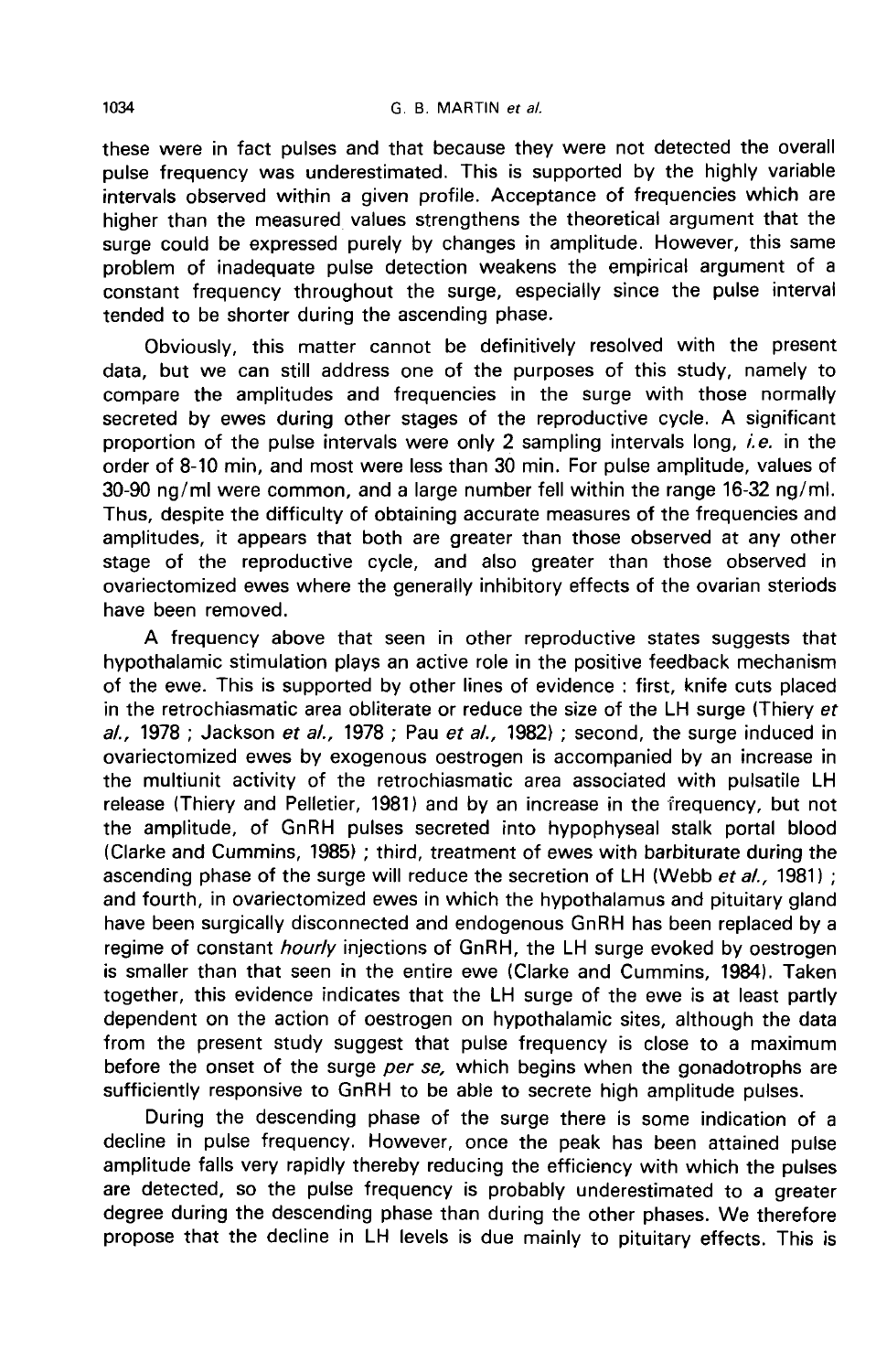supported by the observation that multiunit activity in the hypothalamus remains high during this phase (Thiery and Pelletier, 1981) and that barbiturate anaesthesia after the apex of the surge does not accelerate the decline in plasma LH levels (Webb et  $al.$ , 1981). Finally, despite the problems with pulse detection in the present study, the frequencies observed during the descending phase of the surge were greater than those previously seen in ovariectomized ewes.

A change in the rate of clearance of LH, even within the range of published values, could also make a significant contribution to the mechanism of the surge. To date, the half-life of LH secreted during the surge has not been measured, but the literature contains ample evidence for physiological control of the form of LH released. For example, the amount of carbohydrate residue in glycoprotein hormones is a major determinant of the rate of clearance of the hormone (Van Hall et al., 1971) and appears to be under oestrogenic control in primates and rats (Peckham and Knobil, 1976 ; Weick, 1977). Similarly, in sheep it is known that the rate of disappearance of LH following a pulse decreases with time after ovariectomy, indicating a reduction in the rate of clearance (Montgomery et al., 1984). These observations suggest that oestrogen reduces the carbohydrate content and thereby reduces the half-life of the LH being released. It seems plausible for this to be one of the ways by which the anterior pituitary gland is prepared for the surge by the high levels of oestrogen secreted during the late follicular phase. A decrease in the half-life of the hormone would make it more difficult to achieve and maintain high levels of LH, but it would also prevent high frequency pulses from merging with one another. Our data, particularly those from the crossbred ewes, support this contention because many of the declines following peaks of pulses appear to be far steeper than can be accounted for by a half-life of 20 min. This is a subject for future investigation.

> Recu en novembre 1986. Accept6 en septembre 1987.

Acknowledgements.  $-$  We thank the following people for their valuable assistance during the experimental work : Mrs. F. Bertholet ; Dr. C. M. Oldham ; Prof. D. R. Lindsay ; Mr. P. Moore and Mr. D. Suckling. Our thanks also to Dr. P. L. Taylor of the MRC, who assisted with the analysis of the data, and Mr. R. Nowak, who prepared the Resume. The Australian Meat Research Committee funded the work on Merino sheep in Australia and supported GBM with an Overseas Study Award.

Résumé. Sécrétion pulsatile de LH durant la décharge ovulante chez la brebis. Observations expérimentales et considérations théoriques.

Il a été démontré chez plusieurs espèces que la sécrétion de LH au cours de la décharge préovulatoire est pulsatile. Nous avons confirmé ce phénomène chez des brebis intactes au cours de deux expériences où nous avons étudié en détail la décharge de LH. Dans la première expérience, les taux de LH ont été mesurés dans des échantillons de plasma de sang prélevés toutes les 5 min avant et au cours de l'oestrus de 5 brebis Méri-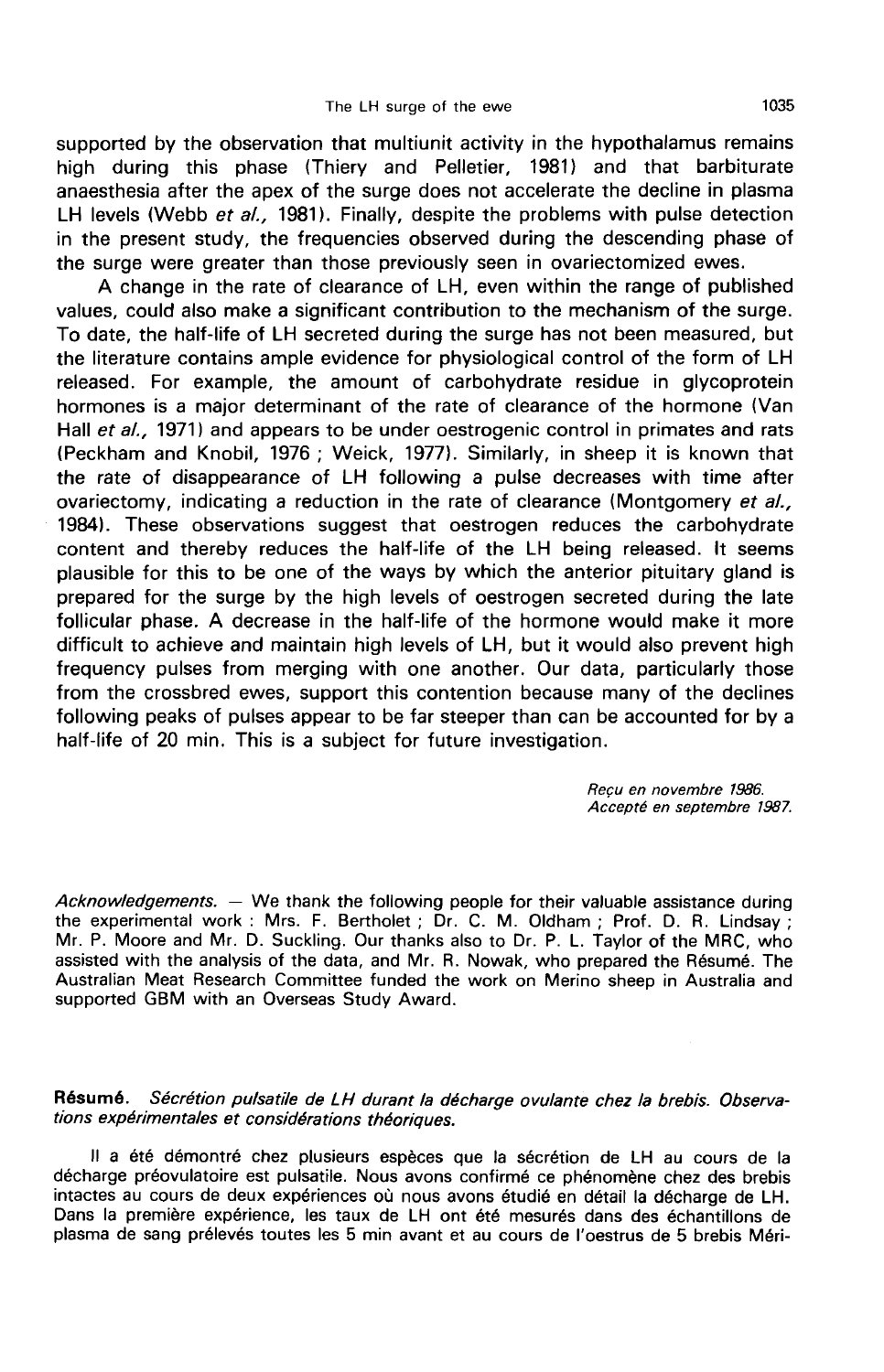#### G R MARTIN et al.

nos. Pendant 2 à 5 h, immédiatement avant le début du pic de LH, la médiane de l'intervalle entre les pulses était 17,5 min (valeurs extrêmes : 10-55 min) et la médiane de l'amplitude des pulses était de 0,70 ng/ml (valeurs extrêmes : 0,28-1,33 ng/ml). Pendant la phase ascendante de la décharge, l'intervalle entre les pulses n'a pas varié significativement (médiane : 18,3 min) cependant la médiane de l'amplitude des pulses a augmenté jusqu'à 18,0 ng/ml. Pendant la phase descendante, la médiane de l'intervalle entre les pulses était 22.5 min et la médiane de l'amplitude a chuté jusqu'à 8,1 ng/ml  $(P < 0.005)$ . Des intervalles de 10 min et des amplitudes de plus de 30 ng/ml étaient souvent enregistrés au cours de la décharge hormonale. Dans la seconde expérience, effectuée sur deux brebis Romanov x Préalpes-du-Sud en oestrus, le sang a été prélevé continuellement grâce à une pompe et des échantillons correspondant à 4 min ont été réalisées grâce à un collecteur de fractions, ceci pendant une période de 19 à 27 h. Les profils hormonaux ont montré des pulses indiviet l'amplitude (médiane : 35,0 ng/ml) ont varié tout comme chez le Mérinos.

En utilisant un modèle mathématique simple de la sécrétion pulsatile de LH, et en suppo- sant que la LH est exclusivement libérée sous forme de pulse, nous avons également trouvé que les concentrations élevées normalement observées au cours de la décharge ne peuvent être expliquées que par des fréquences de pulse et d'amplitude bien supérieures à celles normalement observées dans d'autres conditions physiologiques telles que la phase folliculaire ou l'ovariectomie. La comparaison de ces résultats avec les données expérimentales nous a conduit à conclure que l'initiation ainsi que la réalisation de la décharge préovulatoire de LH sont probablement dues à des changements d'amplitude des pulses. Une fréquence rapide est également nécessaire mais nos résultats suggèrent que cela peut être établi bien avant le déclenchement de la décharge elle-même. Ces changements reflètent respectivement les composantes hypophysaire et hypothalamique du mécanisme du rétro-contrôle positif. ment contribuer au phénomène de la décharge préovulatoire et ceci nécessite des recherches ultérieures.

#### Annex.

Detailed description of empirical study.  $-$  Following logarithmic (In) transformation of the concentration/time curve (fig. 6), the decline in hormone levels is described by a straight line,

$$
InC = a - bt
$$

$$
lnC' - lnC'' = b(t'' - t') \tag{1}
$$

or lnC<sup>or</sup> = 0 and t<sup>or</sup> = t<sub>1/2</sub> so that C<sup>or</sup> = 2C<sup>or</sup> *i.e.*, In C' =  $\ln 2 + \ln C$ ". Substitute for  $\ln C$  in [1],

$$
b = \frac{\ln 2}{t_{12}} \tag{2}
$$

Taking antilogarithms in [1], ),

$$
\frac{C'}{C''} = e^{b(t'-t')} \tag{3}
$$

where e is the exponent 2.718. Substituting for b from expression [2]

$$
C'' = \frac{C'}{e^{[\ln 2(t'' - t')/t_{1/2}]}}
$$
(4)

where C' is the pulse height and C" is the level  $t''$  min after the peak is reached (fig. 6). This expression can be used to calculate the decay curve following a pulse and, after a series of manual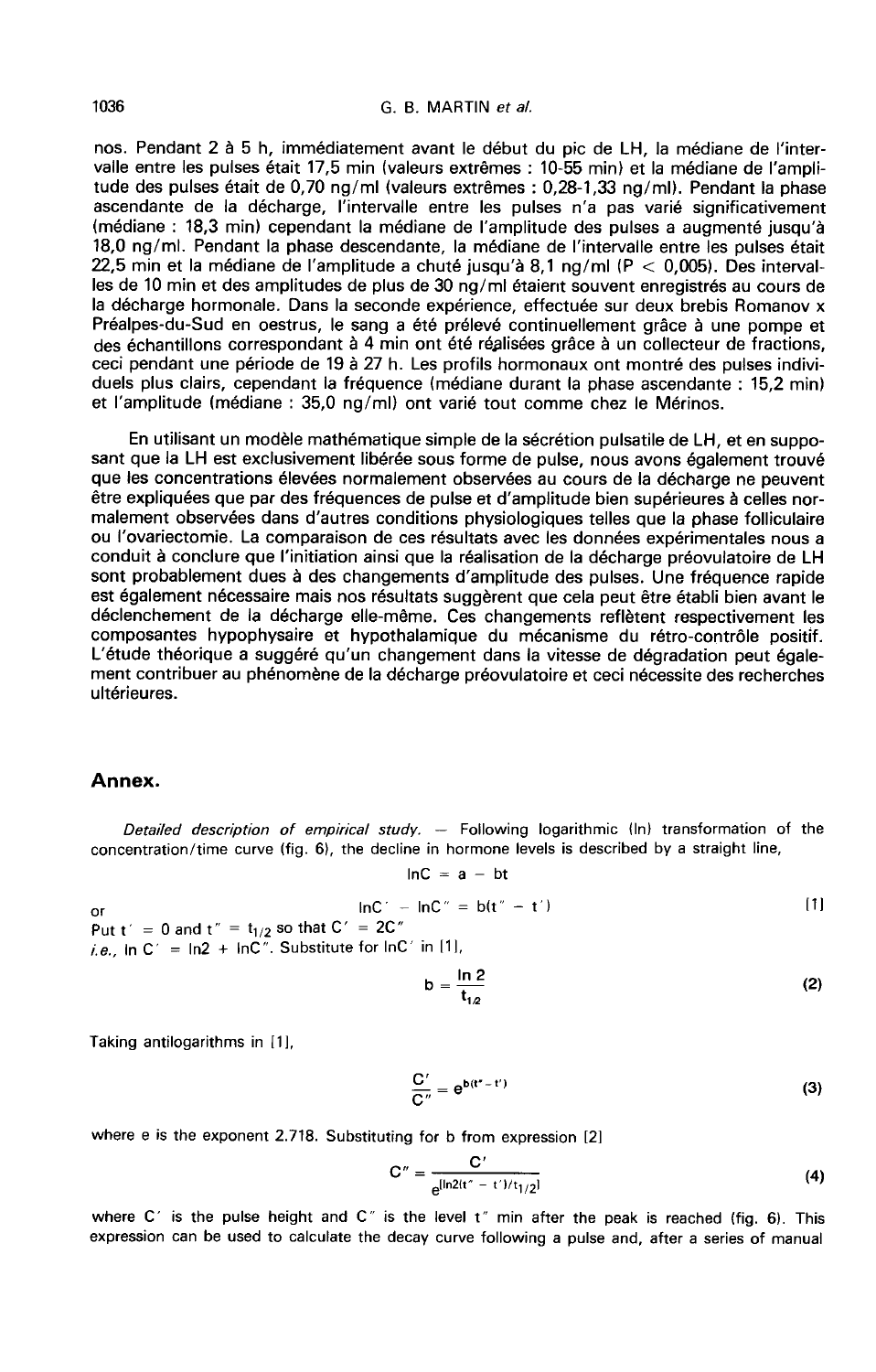calculations, show how LH levels change following a change in pulse interval and amplitude. An example of this effect is plotted in figure 1, where we used  $t_{1/2} = 30$  min, a convenient figure close to the published estimates in entire ewes (Geschwind and Dewey, 1968; Akbar et al., 1974).



FIG. 6. - The theoretical LH pulse, showing it's relationship with sample points and the linearization of the disappearance curve. The solid line indicates the form which would be observed by discrete sampling and the broken line indicates the form assumed for the calculations. C: concentration of LH; t: time; A: amplitude; I: pulse interval; H: pulse height concentration; N: nadir concentration: a: intercept on ordinate axis; b: slope of the regression line;  $t_{1/2}$ : half life.

These manipulations and their consequences can also be described mathematically. Starting with a conveniently chosen concentration, S (0 ng/ml in the first case in figure 1), theoretical pulses are added and cleared (a time series) until a picture of the changes in nadir and pulse height following a change in frequency and amplitude are built up. If we fix pulse interval at I and pulse amplitude at A then the « theoretical nadir » (N") following the first pulse is obtained by substituting N" for C",  $(S + A)$  for C', and I for  $(t<sup>2</sup> - t<sup>2</sup>)$  in (3) giving :

$$
N'' = \frac{(S + A)}{e^{bl}}
$$
 (5)

The assumption of instantaneous secretion and mixing allows the amplitude to be added directly to the theoretical nadir, the concentration at the instant of secretion, giving the height of the second pulse (using (5)) :

$$
H'' = \frac{(S + A)}{e^{bt}} + A
$$

Repeating these operations (dividing by e<sup>bl</sup> to obtain the next nadir and adding A for the pulse height) for each pulse in turn, one obtains an expression for the theoretical nadir (N) after j pulses :

$$
N_{(i \text{ pulses})} = \frac{S + A}{[e^{bl}]^{i-1}} + \frac{A}{[e^{bl}]^{i-2}} + \dots + \frac{A}{e^{bl}} = \frac{A(1 - [e^{bl}]^{-i})}{e^{bl - 1}} + S[e^{bl}]^{-i}
$$
(6)

Obviously, as the number of pulses (j) increases the term  $(e^{b1})^{-1}$  in (6) tends to zero, and the nadir stabilizes at its asymtotic (asymp) maximum :

$$
N_{asymp} = \frac{A}{e^{bl-1}}
$$
 (7)

where A, I and  $t_{1/2}$  are fixed and, from (2) b =  $\frac{\ln 2}{t_{1/2}}$ \*1/2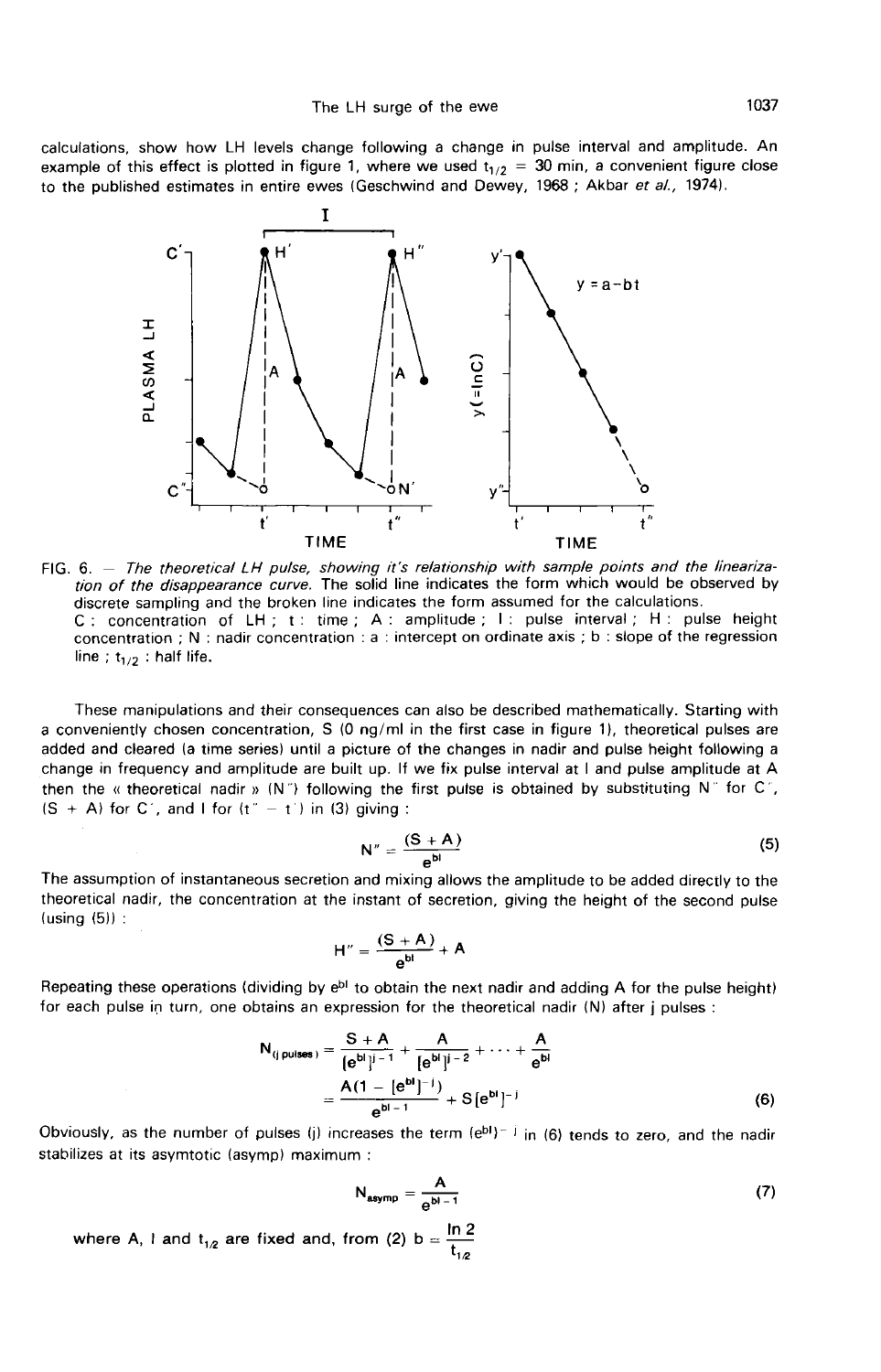G. B. MARTIN *et al.*<br>The asymptotic value for pulse height can be obtained by adding the amplitude to N<sub>asymp</sub>. The series<br>of lines in figure 2 were obtained by substituting values into equation (7) as described in the Ma and Methods.

#### **References**

- AKBAR A. M., NETT T. M., NISWENDER G. D., 1974. Metabolic clearance and secretion rates of gonadotropins at different stages of the estrous cycle in ewes. *Endocrinology*, 94, 1310-1324.
- BAIRD D. T., 1978. Pulsatile secretion of LH and ovarian estradiol during the follicular phase of the sheep estrous cycle. Biol. Reprod., 18, 359-364.
- CLARKE I. J., CUMMINS J. T., 1984. Direct pituitary effects of estrogen and progesterone on gonadotropin secretion in the ovariectomized ewe. Neuroendocrinology, 39, 267-274.
- CLARKE I. J., CUMMINS J. T., 1985. Increased gonadotropin-releasing hormone pulse frequency associated with estrogen-induced LH surges in ovariectomized ewes. Endocrinology, 116, 2376-2383.
- CLAYTON R. H., SOLANO A. R., GARCIA-VELA A., DUFAU M. L., CATT K. J., 1980. Regulation of pituitary receptors for gonadotropin-releasing hormone during the rat estrous cycle. Endocrinology, 107, 699-706.
- COPPINGS R. J., MALVEN P. V., 1976. Biphasic effect of estradiol on mechanisms regulating LH release in ovariectomized sheep. Neuroendocrinology, 21, 146-156.
- CRIGHTON D. B., FOSTER J. P., 1977. Luteinizing hormone release after two injections of synthetic luteinizing hormone releasing hormone in the ewe. J. Endocr., 72, 59-67.
- FOSTER J. P., CRIGHTON D. B., 1976. Pituitary responsiveness to a single injection of synthetic luteinizing hormone-releasing hormone before and after the preovulatory plasma luteinizing hormone peak in sheep. J. Endocr., 71, 269-270.
- GALLO R. V., 1981. Pulsatile LH release during the ovulatory LH surge on proestrus in the rat. Biol. Reprod., 24, 100-104.
- GESCHWIND I. L, DEWEY R., 1968. Dynamics of luteinizing hormone (LH) secretion in the cycling ewe : a radioimmunoassay study. Proc. Soc. exp. Biol., Med., 129, 451-459.
- JACKSON G. L., 1975. Blockage of estrogen-induced release of LH by reserpine and potentiation of synthetic gonadotropin-releasing hormone-induced release of luteinizing hormone by estrogen in the ovariectomized ewe. Endocrinology, 97, 1300-1307.
- JACKSON G. L., KUEHL D., McDOWELL K., ZALESKI A., 1978. Effect of hypothalamic deafferentation on secretion of luteinizing hormone in the ewe. Biol. Reprod., 18, 808-819.
- KARSCH F. J., FOSTER D. L., BITTMAN E. L., GOODMAN R. L., 1983. A role for estradiol in enhancing luteinizing hormone pulse frequency during the follicular phase of the estrous cycle of sheep. Endocrinology, 113, 1333-1339.
- McINTOSH J. E. A., MciNTOSH R. P., 1980. Mathematical modelling and computers in endocrinology. In Monographs of Endocrinology, vol. 16, pp. 115-119. Springer-Verlag, Berlin.
- MARTIN G. B., 1981. Factors affecting the secretion of luteinizing hormone in the ewe. Ph. D. Thesis. Univ. Western Australia.
- MARTIN G. B., 1984. Factors affecting the secretion of luteinizing hormone in the ewe. Biol. Rev., 59, 1-87.
- MARTIN G. B., OLDHAM C. M., LINDSAY D. R., 1980. Increased plasma LH levels in seasonally anovular Merino ewes following the introduction of rams. Anim. Reprod. Sci., 3, 125-132.
- MARTIN G. B., SCARAMUZZI R. J., HENSTRIDGE J. D., 1983. Effects of oestradiol, progesterone and androstenedione on the pulsatile secretion of luteinizing hormone in ovariectomized ewes during spring and autumn. J. Endocr., **96**, 181-193.
- MARUT E. L., WILLIAMS R. G., COWAN B. D., LYNCH A., LERNER S. P., HODGEN G. D., 1981. Pulsatile pituitary gonadotropin secretion during maturation of the dominant follicle in monkeys : estrogen positive feedback enhances the biological activity of LH. Endocrinology, 109, 2270-2272.
- MIDGLEY JNR A. R., JAFFE R. B., 1971. Regulation of human gonadotropins. X. Episodic fluctuation of LH during the menstrual cycle. J. clin. Endocr., 33, 962-929.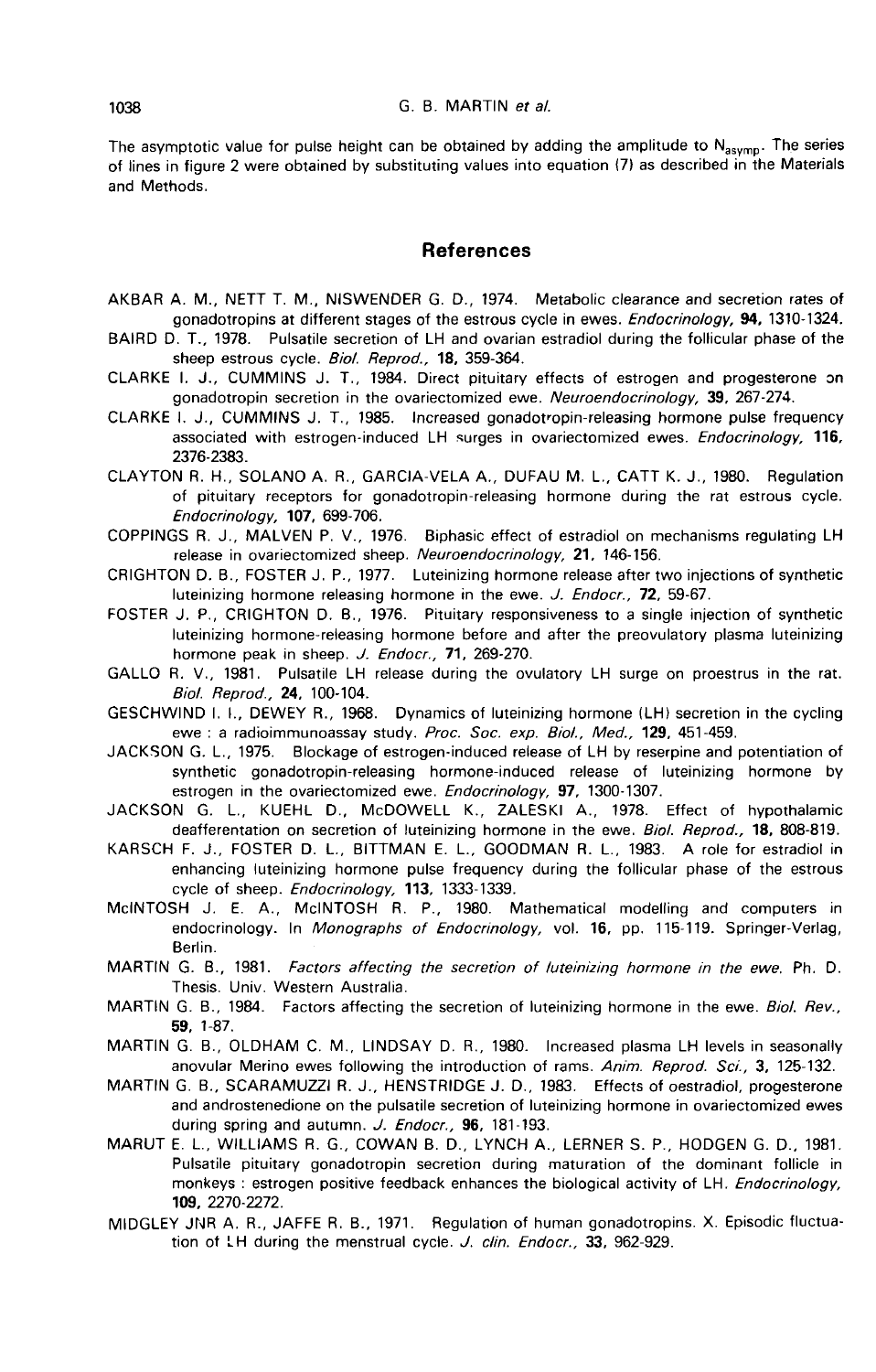- MONTGOMERY G. W., CROSBIE S. F., MARTIN G. B., PELLETIER J., 1984. Changes in the clearance of immunoreactive LH after ovariectomy in Ile-de-France ewes. In LINDSAY D. R., PEARCE D. T., Reproduction in sheep, pp. 23-25. Austr. Acad. Sc. Press, Canberra.
- NISWENDER G. D., ROCHE J. F., FOSTER D. L., MIDGLEY JNR A. R., 1968. Radioimmunoassay of serum levels of luteinizing hormone during the cycle and early pregnancy in ewes. Proc. Soc. exp. Biol. Med., 129, 901-904.
- PAU K.-Y. F., KUEHL D., JACKSON G. L., 1982. Effect of frontal hypothalamic deafferentation on luteinizing hormone secretion and seasonal breeding in the ewe. Biol. Reprod., 27, 999-1010.
- PECKHAM W. D., KNOBIL E., 1976. The effects of ovariectomy, estrogen replacement and neuraminidase treatment on the properties of the adenohypophysial glycoprotein hormones of the Rhesus monkey. Endocrinology, 98, 1054-1060.
- PELLETIER J., KANN G., DOLAIS J., ROSSELIN G., 1968. Dosage radioimmunologique de<br>l'hormone luteinisante plasmatique chez le mouton. Comparaison avec le dosage biologique de LH par la diminution de l'acide ascorbique ovarien, et exemple d'application aux mesures de la LH sanguine chez la brebis. C.R. Acad. Sci. (Paris), 266, 2352.
- PELLETIER J., GARNIER D. H., de REVIERS M.-T., TERQUI M., ORTAVANT R., 1982. Seasonal variation in LH and testosterone release in rams of two breeds. J. Reprod. Fert., 64, 341-346.
- POINDRON P., COGNIE Y., GAYERIE F., ORGEUR P., OLDHAM C. M., RAVAUT J. P., 1980.<br>Changes in gonadotrophins and prolactin levels in isolated (seasonally or lactationally) anovular ewes associated with ovulation caused by the introduction of rams. Physiol. Behav., 25, 227-236.
- RAHE C. H., OWENS R. E., FLEEGER J. L., NEWTON J. T., HARMS P. G., 1980. Pattern of plasma luteinizing hormone in the cyclic cow : dependence upon the period of the cycle. Endocrinology, 107, 498-503.
- RASMUSSEN D. D., MALVEN P. V., 1982. Characterization of cephalic arteriovenous LH differences by continuous sampling in ovariectomized ewes. Neuroendocrinology, 34, 415-420.<br>REEVES J. J., ARIMURA A., SCHALLY A. V., 1970. Serum levels of prolactin and luteinizing
- hormone (LH) in the ewe at various stages of the estrous cycle. Proc. Soc. exp. Biol. Med., 134, 938-942.
- REEVES J. J., ARIMURA A., SCHALLY A. V., 1971. Changes in pituitary responsiveness to purified luteinizing hormone-releasing hormone (LH-RH) in anestrous ewes pre-treated with estradiol benzoate. Biol. Reprod., 4, 88-92.
- SCARAMUZZI R. J., CALDWELL B. V., MOOR R. M., 1970. Radioimmunoassay of LH and estrogen during the estrous cycle of the ewe. Biol. Reprod., 3, 110-119.
- SCARAMUZZI R. J., MARTENSZ N. D., 1975. The effects of active immunization against androstenedione on luteinizing hormone levels in the ewe. In NIESCHLAG E., Immunization with hormones in reproductive research, pp. 141-152. North-Holland, Amsterdam.
- SCHOENEMANN H. M., HUMPHREY W. D., CROWDER M., NETT T. M., REEVES J. J., 1985. Pituitary luteinizing hormone-releasing hormone receptors in ovariectomized cows after challenge with ovarian steroids. Biol. Reprod., 32, 574-583.
- THIERY J. C., PELLETIER J., 1981. Multiunit activity in the anterior median eminence and adjacent areas of the hypothalamus of the ewe in relation to LH secretion. Neuroendocrinology, 32,<br>217-224. 217-224. '
- THIERY J. C., PELLETIER J., SIGNORET J. P., 1978. Effect of\_hypothalamic deafferentation on LH and sexual behaviour in ovariectomized ewe under hormonally induced oestrous cycles. Ann. Biol. anim. Bioch. Biophys., 18, 1413-1426.
- THOMAS G. B., MARTIN G. B., FORD J. R., CAMPBELL B. K., MOORE P. M., 1987. Changes in the plasma concentrations of LH, FSH, progesterone and oestradiol-17,i of Merino ewes during the oestrous cycle. (In preparation).
- VAN HALL E. V., VAITUKAITUS J. K., ROSS G. T., HICKMAN J. W., ASHWELL G., 1971. Immunological and biological activity of HCG following progressive desialylation. Endocrinology, 88, 456-464.